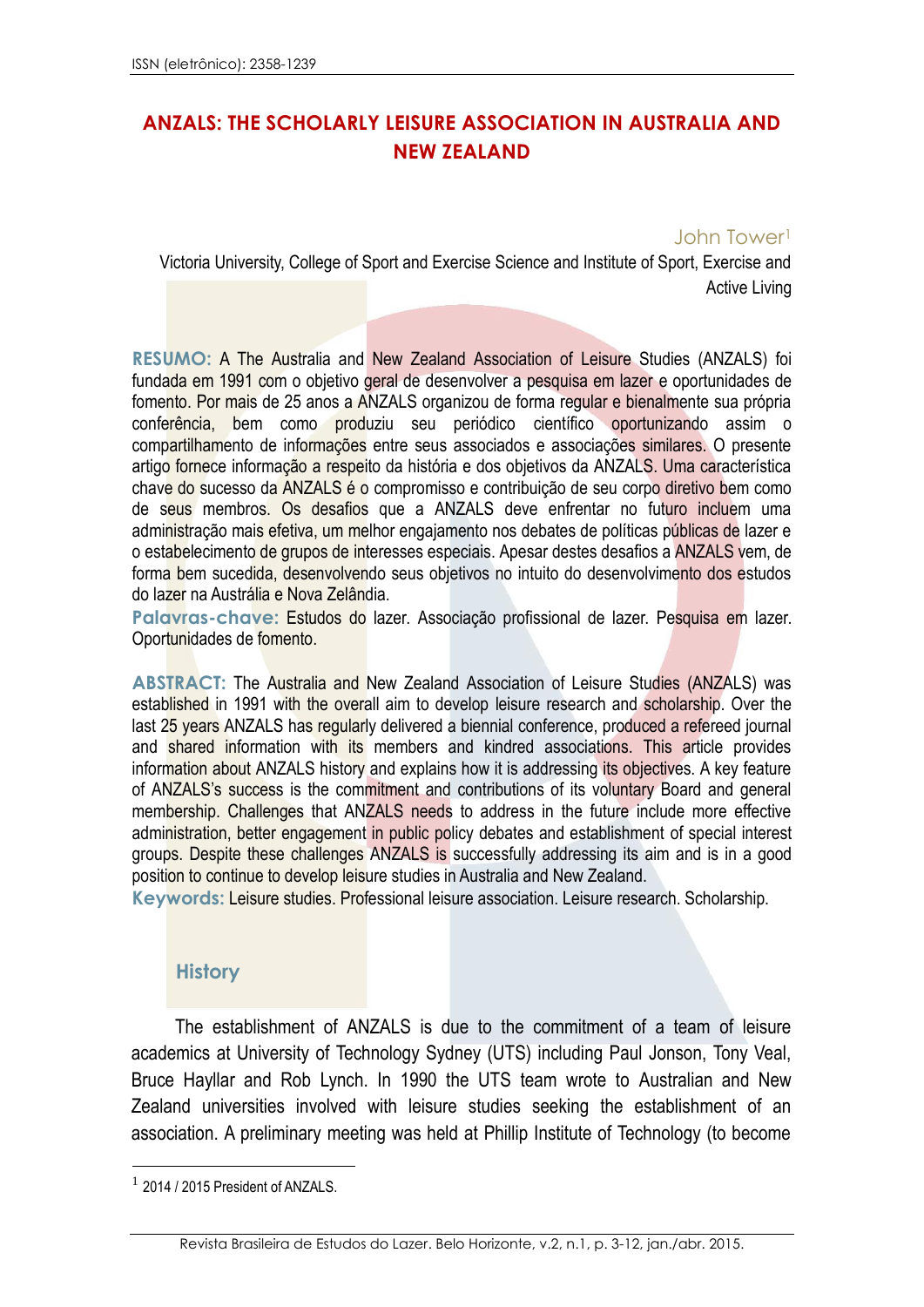part of the Royal Melbourne Institute of Technology) in early 1991 with 12 academics from six universities. The association was established at the Sydney World Leisure Congress in July 1991 by adopting its constitution (drafted by Paul Jonson) and holding its first Annual General Meeting (LYNCH & VEAL, 2015).

Initially, the association's main activities were the production of a refereed journal and to hold a biennial conference. The first journal, *ANZALS Research Series,* edited by Tony Veal and Betty Weiller was first published in 1993. These early publications were the conference proceedings in the conference years and a refereed publication was produced in the non-conference years. In 1998 the publication was replaced by the refereed journal, *Annals of Leisure Research,* with co-editors of Rob Lynch, Clare Simpson and Bob Gidlow. It was at this time that an International Advisory Board was established. Volumes one to five were single-issue volumes and from volume six in 2003 *Annals* was published quarterly (LYNCH & VEAL, 2015).

The first ANZALS conference was held at Griffith University in 1993 (VEAL & LYNCH, 2015). Biennial conferences have been held regularly since then. In recent years the conference has been held in early December of the odd years. There have been four conferences held in New Zealand and seven conferences in Australia. Most of the key universities with a focus on leisure studies have hosted the conference at least once. The twelfth ANZALS Conference, organised by staff at the University of South Australia, was held in Adelaide, South Australia in December 2015. Each conference has had a particular theme ranging from The State of Leisure in the inaugural 1993 Conference to Leisure as a Human Right at the 2015 Conference (ANZALS, 2015).

### **The people**

ANZALS is a unique professional association in Australia because it is totally dependent on volunteers to accomplish all its aims except the editorial responsibilities of producing *Annals of Leisure Research*. Kindred associations in Australia such the Sport Management Association of Australia and New Zealand (SMAANZ) and the Council for Australasian Tourism and Hospitality Education (CAUTHE) have part-time administrative staff. Although ANZALS is in a healthy financial position it has decided that it does not have the resources to have a paid person to help manage the administrative and other activities of its operations.

The arrangement with Taylor and Francis, the publisher of *Annals of Leisure Research*, means that we are able to make a financial contribution to the editorial team to help them meet the costs of producing the journal. The editorial team for the journal includes the editor, a deputy editor, three associate editors and an International Advisory Board of 24 people.

The ANZALS Board, elected by its members, carries out all the activities to meet its aims. Since its inception in 1991 there have been seven ANZALS Presidents (called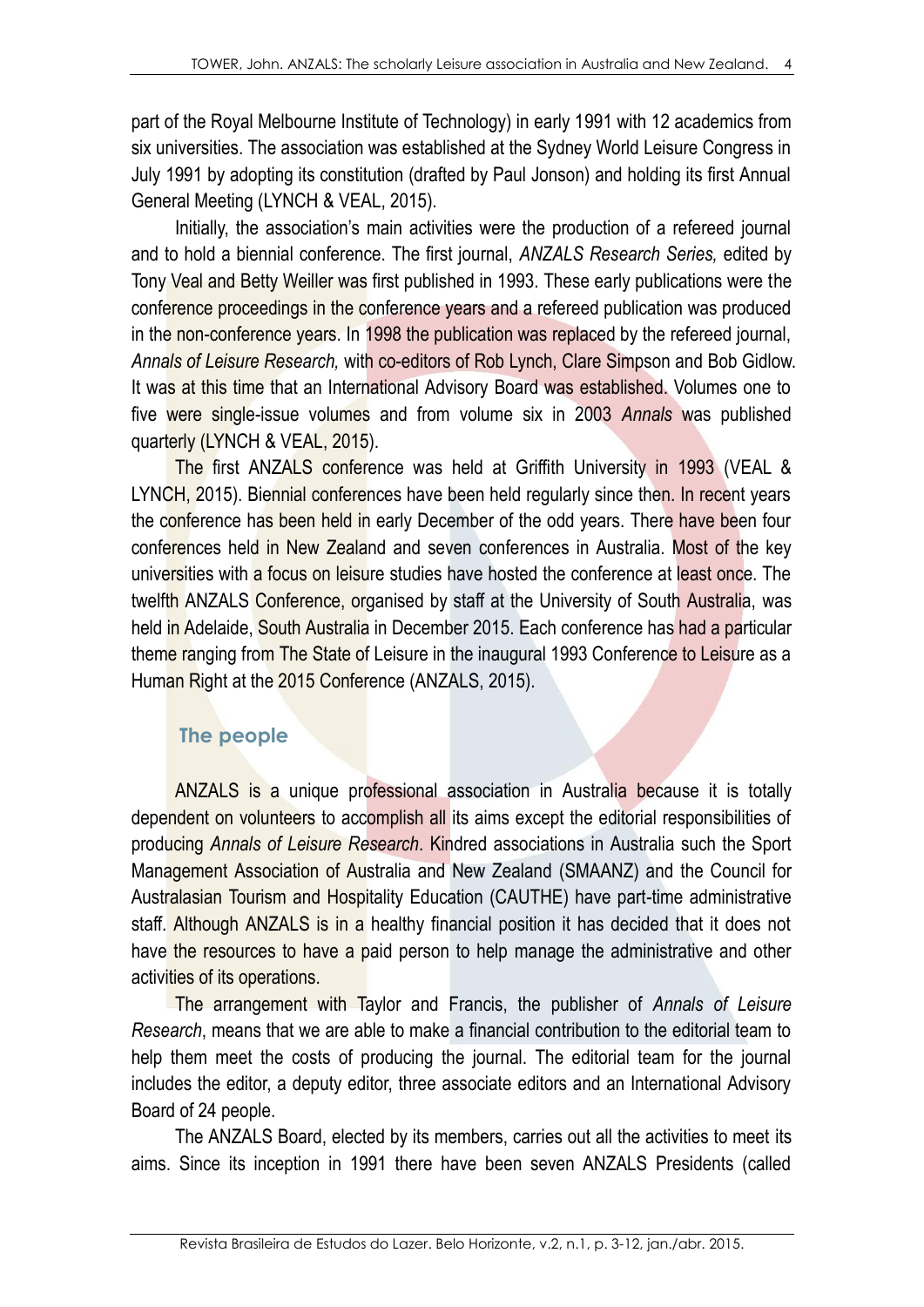ANZALS Chair until 2002). More importantly, there have been 36 individuals who have served on the Board (Lynch & Veal, 2015). Other ANZALS members have participated in organising ANZALS activities by contributing information for news items, serving on awards committees, and being part of the ANZALS conference organising committees.

ANZALS is not a large organisation. The current membership, including all types of membership is 103 members. This number probably reflects the actual number of academics and scholars working in leisure studies across Australia and New Zealand. However, it is likely that the current membership does not include as many leisure research students that we would like to have. It is likely that efforts will be made in 2016 and beyond to nurture a relationship with current leisure research students to provide them with relevant services and networks so they will gain value from their membership with **ANZALS**. It is the commitment of the ANZALS Board and its membership that enables ANZALS to achieve its objectives.

# **ANZALS objectives and activities**

In order to provide an overview of the ANZALS activities, the following summary will focus on the objectives as listed in the ANZALS Constitution (ANZALS, 2010). ANZALS's capacity to meet these objectives has varied over the years so this summary will mostly provide its achievements in recent times.

# *Foster scholarly debate, exchange of ideas and dissemination of Leisure knowledge*

This very broad objective captures most of what ANZALS works to achieve. Debate, exchange of ideas and dissemination of leisure knowledge feature in articles in the *ANZALS Magazine*, via the website, social media, within sessions of the biennial conference and through the articles in the *Annals of Leisure Research.* A recent survey of ANZALS members identified this objective as being the highest priority.

### *Promote the publication of scholarly work*

The most obvious achievement of this objective is the production of the *Annals of Leisure Research.* The journal team are working to raise the standard of the journal by increasing the frequency of article citations. The value of the journal is its recent history of having special editions being adopted by the publisher to be released as edited books. The most recent edition to achieve this is *Annal's* special edition about children, families and leisure that was edited by Dr Heike Schanzel and Professor Neil Carr.

ANZALS through its social media, website, the conferences and news items also provides regular updates of relevant scholarly work. Leisurenet, an international email list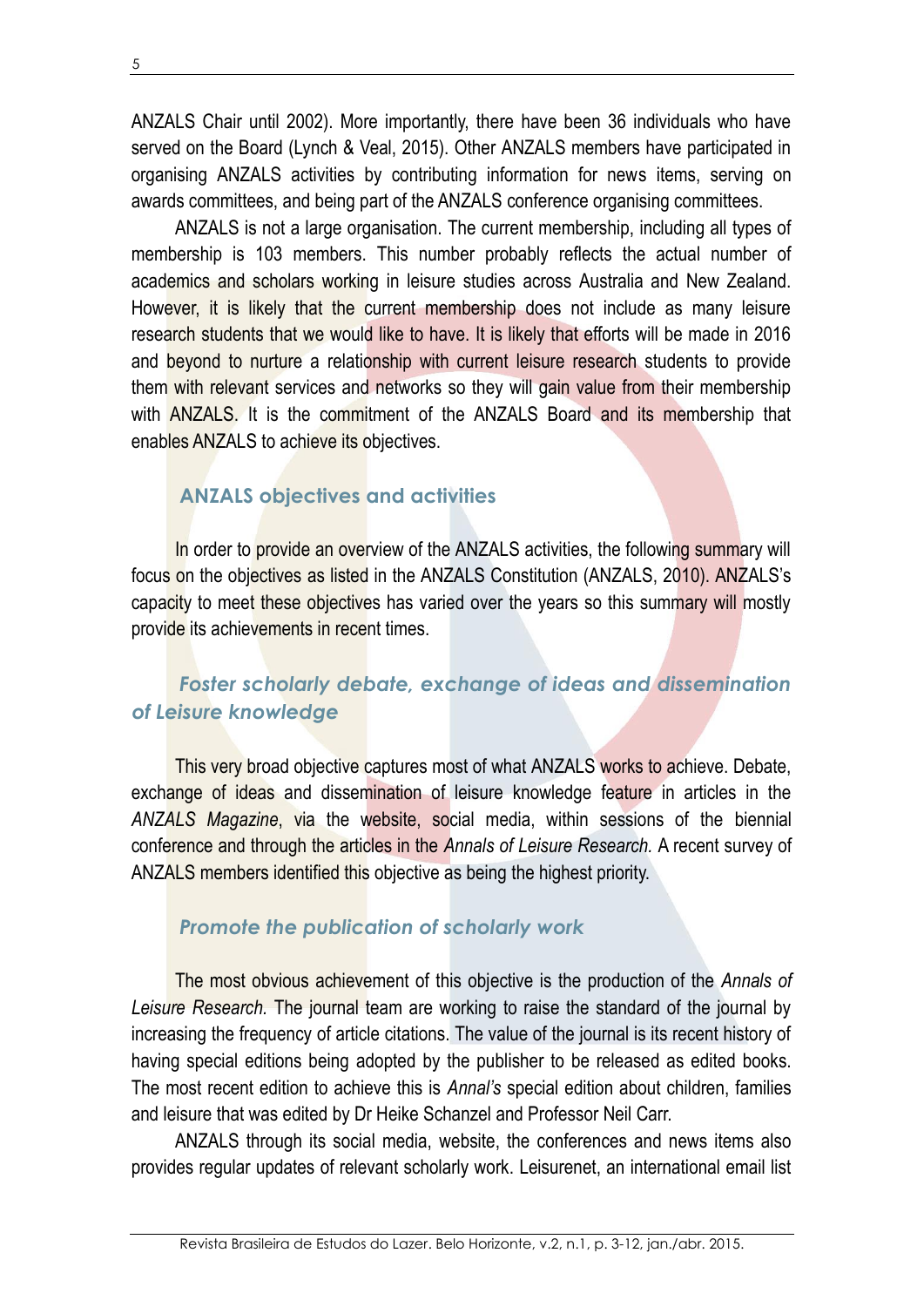group, also provides a forum for leisure scholars to share information, request contributions and raise issues about leisure scholarship.

## *Foster liaison, communication and cooperation between members and other interested parties*

The range of media mentioned previously play an integral role in connecting ANZALS members and other interested parties. Several years ago there was an interesting debate regarding the distribution of the *ANZALS Newsletter* that evolved to become the *ANZALS Magazine.* The publication was originally designed to be a service that was only provided to ANZALS members but it was distributed to colleagues in kindred groups such as the World Leisure Organisation (WLO), UK's Leisure Studies Association (LSA) and Leisure and Recreation of South Africa (LARASA). The response from these kindred groups was so positive that the ANZALS Board decided to distribute the *ANZALS Magazine* around the world and to encourage its international contacts to share the information that was deemed to be relevant to an international audience.

ANZALS also addresses this objective by having formal memorandums of understanding with kindred group such as WLO, LSA, CAUTHE, Parks and Leisure Australia (PLA) and New Zealand Recreation Association (NZRA). These relationships foster the sharing of information and resources as well as lead to joint symposia and cooperation in special interest groups (SIGs).

A good example of the type of cooperation is the production of *Research Connections*, a joint publication from ANZALS, PLA and NZRA. This quarterly publication provides a summary of mostly scholarly research in Australia and New Zealand that will be of interest to parks, recreation and leisure professionals (WOOD, 2015). The most recent edition of *Research Connections* shares some research that identified that 65% of respondents of a recent industry survey "found research information to be very / extremely important in their current work environment." (WOOD, 2015, p. 1). The cooperation among ANZALS, PLA and NZRA provides a great opportunity for leisure academics and the breadth of leisure service deliverers to share information and collaborate. A key to this shared information is the local relevance and the fact that the information is in the public domain. It is very common for leisure services to employ consultants to provide information and to solve problems. Unfortunately, many consultants do not share their expertise without sending an invoice and they rarely publish any public research results for sharing among the industry. ANZALS through its work with kindred organisations strives to share information and cross promote different activities.

*Facilitate liaison with Leisure studies and other related associations*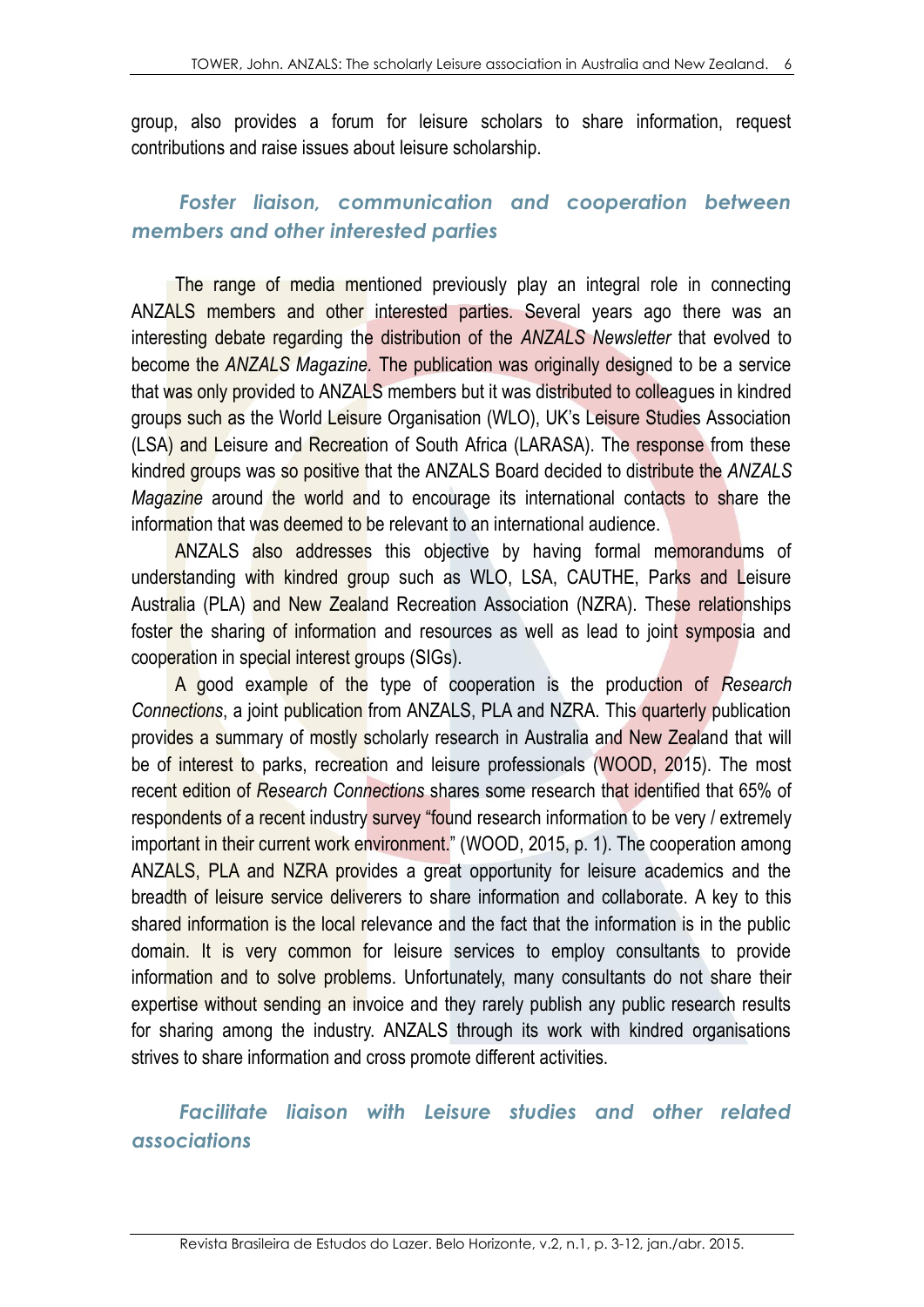7

The discussion about the previous objective relates to this objective. ANZALS also has a mechanism through its membership structure and the *ANZALS Magazine* for leisure studies and related associations to collaborate. The Patron Membership provides the leisure departments, faculties and colleges to be associated with ANZALS. There are currently eleven ANZALS Patrons. The cost of becoming a patron is relatively small at \$A350. Patrons are able to share information via the ANZALS network eNews and they are guaranteed space in each *ANZALS Magazine* to share information about their current teaching and learning activities, and their current research. ANZALS Patrons also receive specific information that is shared with ANZALS from its network of kindred associations.

## *Comment and advocate more effective Leisure policies and programs to government, community and commercial agencies*

Back in the 1990s, Lynch and Brown (1995) conducted a study of the leisure industry's research needs. This research was funded by a grant from the Commonwealth government, it was one of the few grants that ANZALS has received. The research findings were used to support a range of future scholarly research applications because Lynch and Brown (1995) established a need for a range of research that had industry application.

More recently there has been limited public comment and advocacy beyond the standard ANZALS publications. Since 2010 when I joined the ANZALS Board the only instances that ANZALS has generated public comment and media coverage has been related to particular research or issues that were presented at the ANZALS conferences. There is potential for ANZALS to become more involved in public debate to influence leisure policies. Unfortunately, the capacity for ANZALS to establish a position on a particular issue to be able to make public comment in a timely manner is limited. Nonetheless, individuals, who are ANZALS members, do raise issues that comment and advocate for particular leisure policies and programs.

# *Promote higher standards in curriculum development and Leisure studies education; and promote the development of postgraduate courses in leisure studies*

The main mechanism that ANZALS uses to promote leisure studies curriculum development and education is via the regular exchange of information in the *ANZALS Magazine*. Each edition of the *Magazine* has ANZALS patrons sharing information about their various activities. This provides information about their latest course developments and leisure education initiatives.

Over the years the state of leisure studies has been an issue that has been explored at ANZALS conferences. At the 2010 ANZALS Conference Stebbins highlighted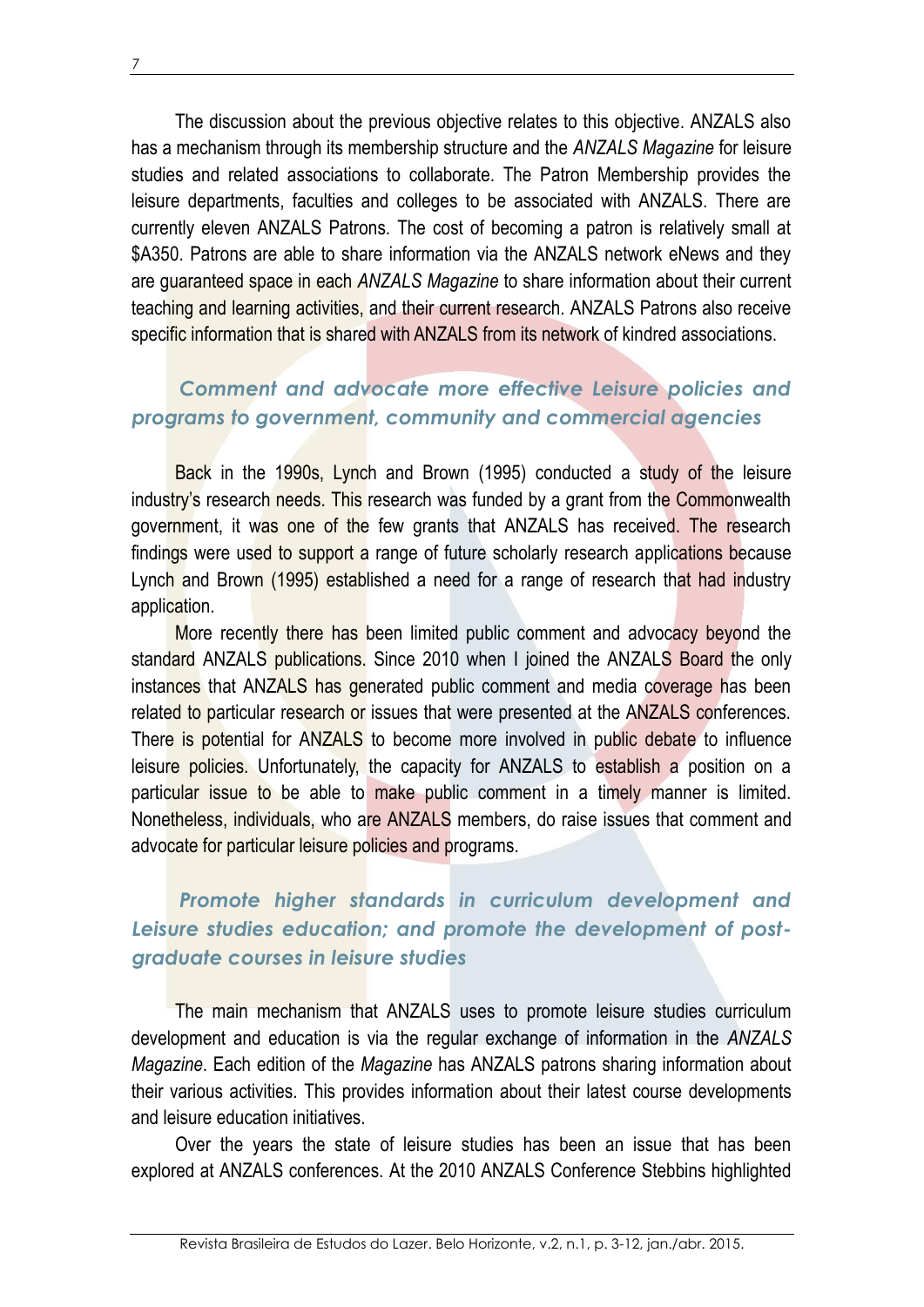the rough road that leisure studies was following (STEBBINS, 2011). And, in 2013 Rowe (2015) reflected on the complexity of leisure as we strive to prove ourselves by attracting students and research funds and "exhibit high impact through academic citation, policy influence and public visibility" (p. 2). Both speakers provided guidance regarding how we should overcome the rough road and address the complexities, but ANZALS as an organization has done little to pursue the objective beyond the sharing of information from ANZALS patrons.

A recent ANZALS Board planning session's review of ANZALS Purposes acknowledged that we don't really know the state of leisure studies in Australia and New Zealand, nor is there a clear strategy for how ANZALS should go about promoting the development of leisure studies in the tertiary sector. This issue is scheduled to be addressed at the 2015 ANZALS Conference in a workshop about the state of leisure studies. Statements have been gathered from ANZALS Patrons about the role of leisure in their current curriculum and research. The workshop will explore the issues to assess the state of leisure studies. The key outcome of the workshop will be the identification of strategies that ANZALS should take to address this objective.

## *Raise funds, receive contributions, enter into contracts and to do things to further the objects of the association*

The last three objectives relate to the efficient and effective administration of ANZALS. ANZALS raises most of its funds from membership fees, the ANZALS conferences, publication of the journal and interest on bank deposits. There is a two-year cycle for ANZALS's finances because of the timing of the biennial conference. For example, in the 2014 financial year the conference accounted for 64% of the total income of \$A54,698 while in the 2015 financial year there was no conference income and the total income was \$A16,404 (WILSON USNIK & ASSOCIATES, 2015). The expenditure during this two-year cycle reflects the impact of the conference on the financial and administrative operations of ANZALS. This two-year cycle requires the ANZALS Board to make sure the financial surplus from the conference years provides enough funds for the association to function in the non-conference years. At the end of the 2015 financial year ANZALS had enough funds to be able to function for a few years with minimum income.

The day to day administration is a responsibility of the ANZALS Board. The ANZALS Constitution (2010) documents four dedicated positions of President, Vice-president, Secretary and Treasurer with four general officer positions. The four general officer positions are currently responsible for i) Australian membership, ii) New Zealand membership, iii) online engagement, and iv) news.

The current ANZALS Board members are based in both New Zealand and Australia with their locations stretching over 5000km. It is impossible for the Board to have regular face to face meetings. Over recent years the ANZALS Board meets three times per year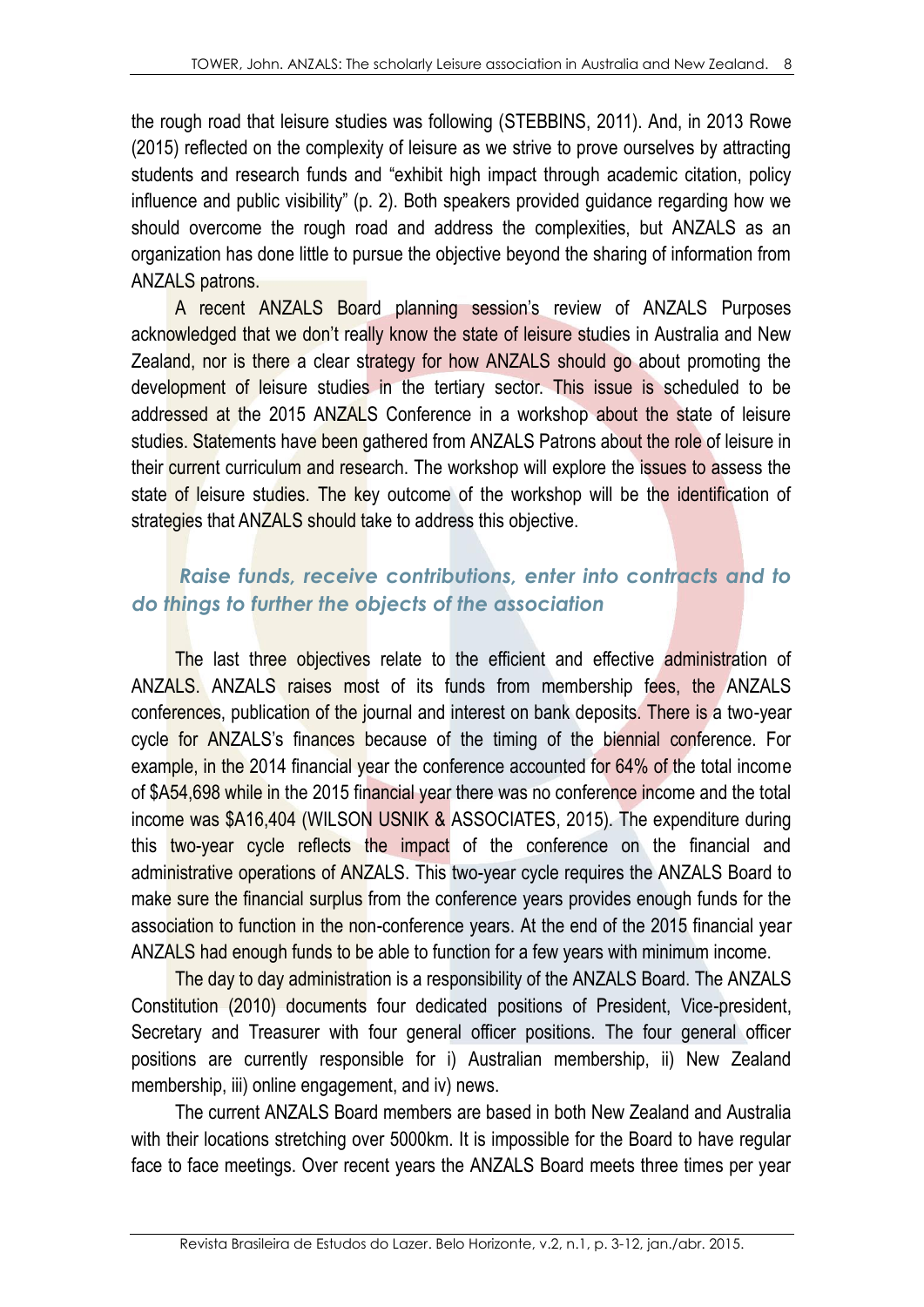via a phone / electronic meeting and have one face-to-face meeting per year. The ANZALS Constitution's (2010) objectives provide the focus for the association's operations and provide the framework for a strategic plan. The strategic plan is reviewed annually and the individual board members work towards their particular tasks and then report their progress on a quarterly basis.

#### **Challenges**

Tower (2014) listed a number of challenges that ANZALS needs to address. These challenges have not been resolved and still need attention in the future. They include a need for more effective organisational administration, to become involved in public policy debates, and to develop special interest groups (SIGs) to support ANZALS members to take *initiative* and further develop leisure scholarship.

## *Effective administration*

Although ANZALS is effectively addressing its objectives, there are administrative tasks that could be refined and undertaken more effectively. It does not take senior academics to organise and administer events like the conference and the annual general meeting or to desktop publish the *ANZALS Magazine*. It does take senior academic leadership to guide these activities but more effective processes need to be established to support the administration of ANZALS activities. More effective administration will free up the ANZALS Board members to focus on more strategic initiatives and potentially be involved in public policy debates.

## *Public policy contributions*

There have been a range of public policy issues over recent years in which ANZALS has not contributed to public debate. There are issues related to quality of life, physical activity, work – life harmony, etc. that are regularly raised by politicians that get reported in the media. ANZALS has remained silent and has not publicly presented scholarly commentary on these contemporary issues yet, our insights and knowledge do provide us with the expertise to engage in the public debate. It is likely that ANZALS social media, especially twitter, provide the best opportunity to engage with the wider community to advocate for a better appreciation of the role of leisure in communities' quality of life.

The scene for the important role of leisure in Australia was set in 1972 when the soon to be Prime Minister, The Hon. Gough Whitlam said,

> There is no greater social problem facing Australia than the good use of leisure. It is the problem of all modern and wealthy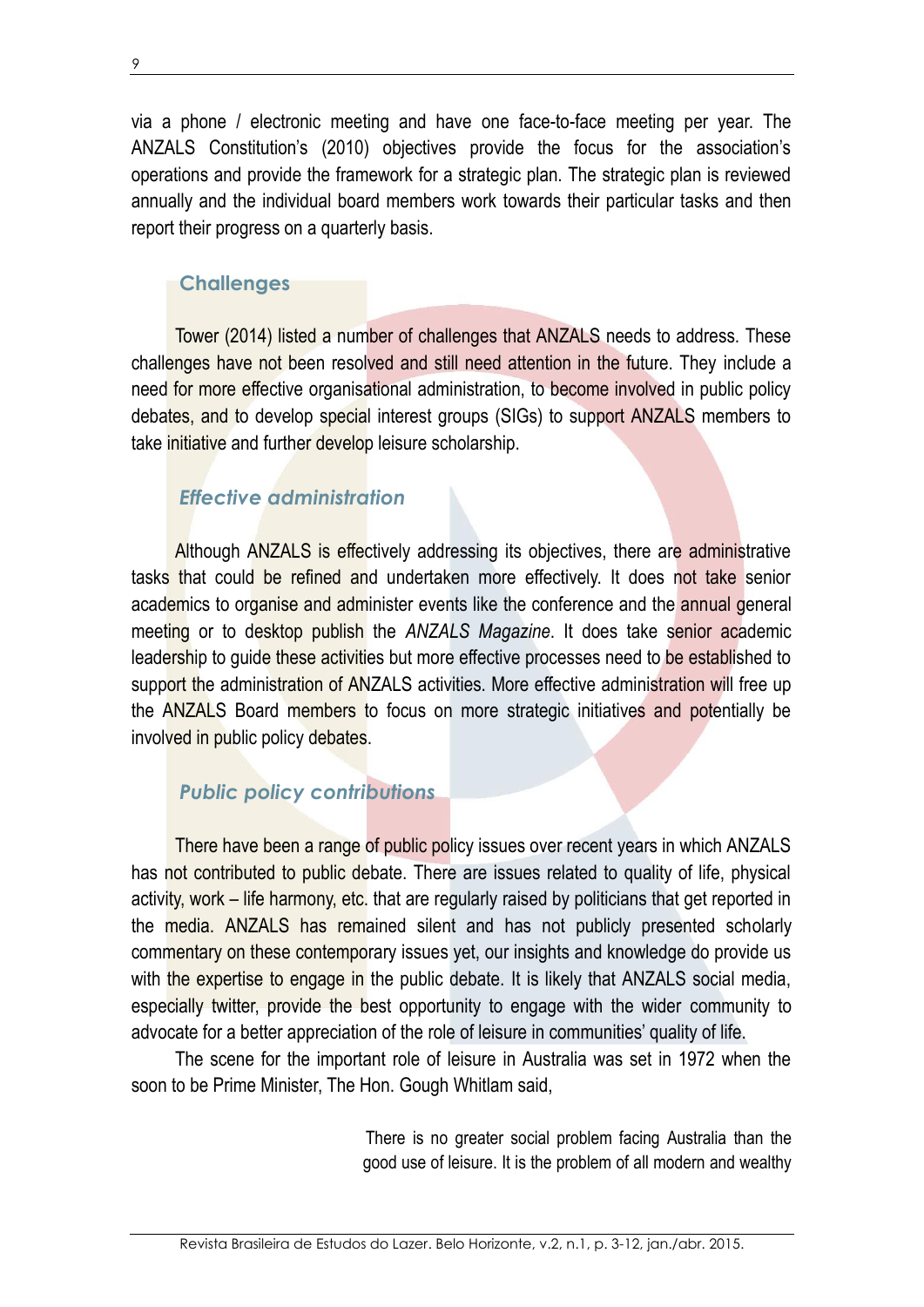communities. It is, above all, the problem of urban societies and thus, in Australia, the most urbanised nation on earth, a problem more pressing for us than for any other nation on earth (WHITLAM, 1972).

Over the years the leisure industry has evolved with increasing professionalization, more opportunities and pursuits and increasingly diminished appreciation of the role of leisure. We see the impact of a more leisure oriented lifestyle via the development of more resorts, local cafes, parks, leisure facilities and open spaces. But at the same time there is an increase in work hours, family pressure, a decline in the number of volunteers and decreasing levels of physical activity. ANZALS is strategically situated to take initiative to become a vocal advocate for the positive contributions that leisure can make to quality of life. Whitlam's vision for how leisure can address the challenges of modern and wealthy communities has not been achieved. ANZALS has a crucial role to play in Australia and New Zealand. Additionally, ANZALS and its kindred groups around the world, including LSA, CALS, LARASA, WLO, etc. could be taking initiative locally that have impact internationally.

## *Special interest groups*

The establishment of SIGs as part of the ANZALS suite of activities is part of the plan for 2016 and beyond. The last few conferences have introduced the capacity for interested colleagues to have particular streams with a special focus as part of the conference. Some of the special streams in the 2015 Conference include Health & Leisure, Animals & Leisure, Facility Management and Sport & Development. The convenor and participants in these themed sessions may establish SIGs to further build on the presentations to develop research projects, produce publications and encourage wider debate about the issues. The ANZALS SIGs provide an opportunity for another level of commitment and initiative to further develop specific elements of scholarly leisure initiatives. It will be interesting to see how the ANZALS SIGs develop.

### **The future**

ANZALS is well positioned to move forward in the coming years. It will remain focused on its key activities of the biennial conference, sharing information via different news outlets and producing a scholarly journal. The future of ANZALS is strong because of the commitment of the range of people and the willingness of the ANZALS Patrons to support the organisation. For the first time in nearly ten years there are more people who have nominated to join the 2016 / 2017 ANZALS Board than there are positions. People's willingness to become involved demonstrates that there is interest and enthusiasm for ANZALS activities.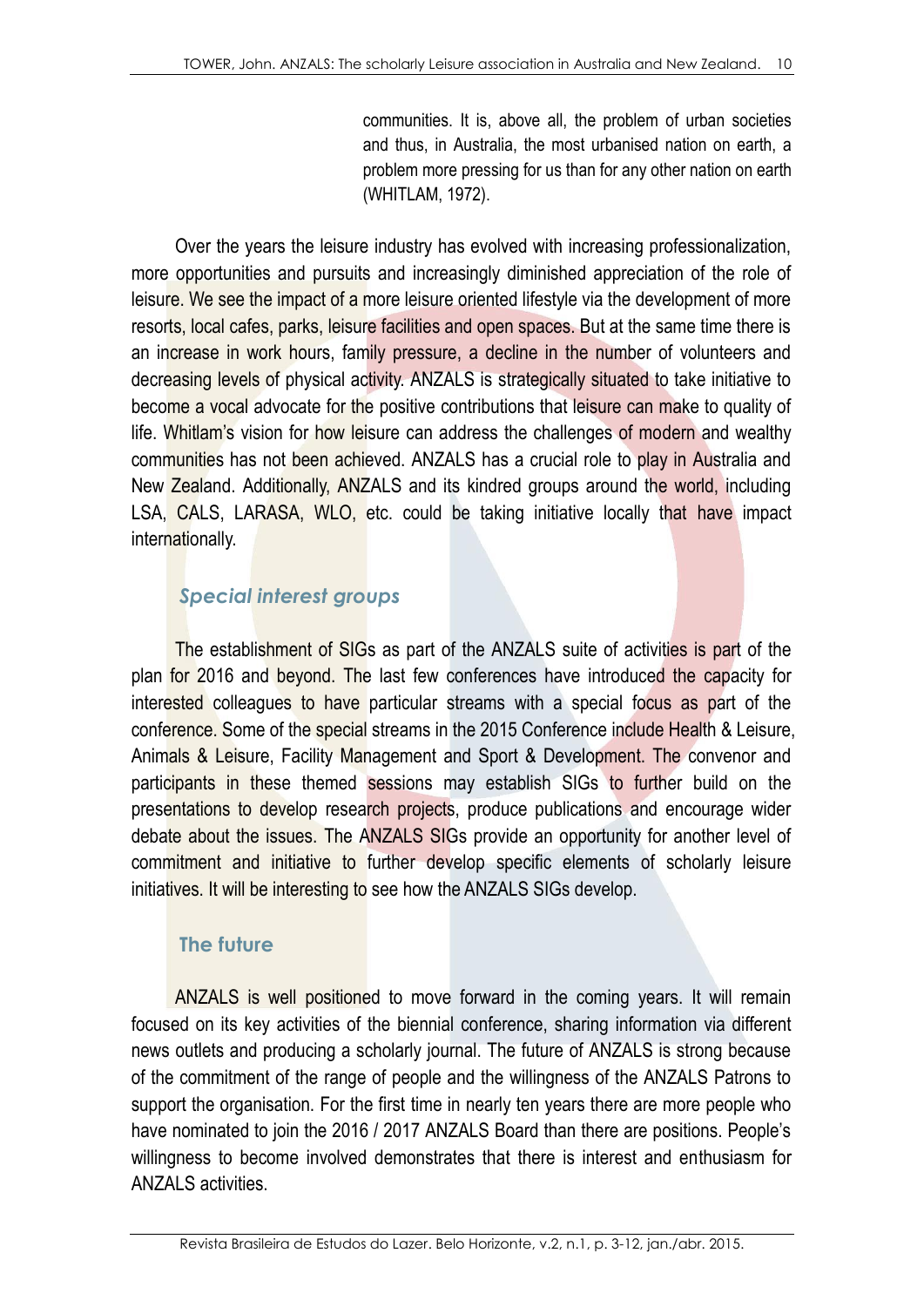ANZALS has a secure financial base but limited capacity to move to more efficient paid administration. Its dependence on volunteer academics to manage all aspects of its operations, except for the journal, limits its capacity to address higher order leisure studies initiatives. There is a level of satisfaction among ANZALS members about its achievements so there is no pressure to do more. It will be up to the 2016 / 2017 ANZALS membership and Board to decide how the association moves forward in the future. Regardless of the specific future initiatives ANZALS will continue to further the development of research and scholarship in leisure studies.

## **REFERENCES**

ANZALS. **Constitution of the Australian and New Zealand Association for Leisure Studies Incorporated** (ANZALS). NSW: ANZALS, 2010.

ANZALS. Past Conferences. 2015. ANZALS Website. Retrieved 19 November, 2015 from [http://anzals.org.au/conferences/past-conferences.](http://anzals.org.au/conferences/past-conferences)

LYNCH, R & BROWN, P. **An Australian Leisure Research Agenda.** Canberra, Department of Environment, Sport and Territories, 1995.

LYNCH, R. & VEAL, A. **ANZALS History**. 2015. ANZALS Website. Retrieved 19 November, 2015 from [http://anzals.org.au/about/anzals-history.](http://anzals.org.au/about/anzals-history) ROWE, D. Complexity and the leisure complex. **Annals of Leisure Research** DOI: 10.1080/11745398.2015.1028949. 2015.

STEBBINS, R. A. Leisure studies: the road ahead. **World Leisure Journal***,* v.53, n.1, p.3- 10, 2011.

TOWER, J. President's Report. **ANZALS Magazine***,* n. 2, p. 2-4, December, 2014.

WHITLAM, E.G. **'Australian Labor Party Policy Speech'**, Blacktown Civic Centre, 13 November, p. 26. 1972.

WILSON USNIK & ASSOCIATES. **Australian and New Zealand Association of Leisure Studies Financial Statements.** 2015.

WOOD, J. (Ed.) **Research Connections***.* Newsletter #11, November, 2015.